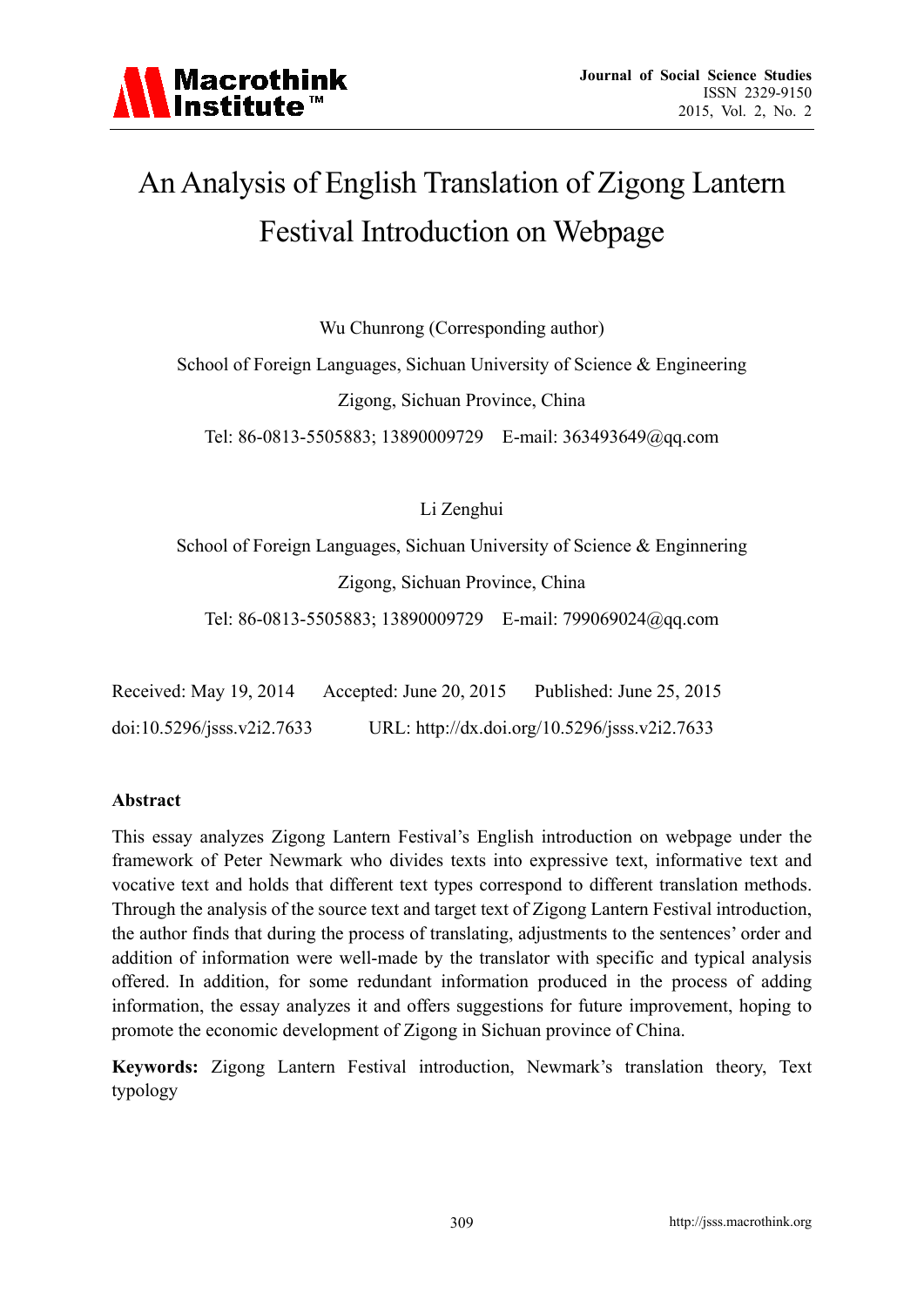

# **1. Introduction**

Zigong lantern festival stands out from all lantern shows (Note 1) and wins a good reputation. Today, Zigong Lantern Festival is walking outside of China; website promotion apparently becomes an important window for people to enjoy the sight of lanterns, learn about the profound Chinese culture and to seek to trade so as to bring about economic development. However, there is lack of researches on C-E translation of Zigong Lantern Festival based on sound theoretical foundations.

The concept of text typology was first proposed by Newmark who categorized text types into three types, i.e. expressive text, informative text and vocative text. In order to solve problems of different text types' translation, he presents two dominant translation approaches, namely, semantic translation and communicative translation (Newmark, 2001: 38). Semantic translation emphasizes the thinking process of the author and represents the original meanings of the source text. It can preserve the characteristics and expression patterns of the source language, forcing readers to follow the thinking pattern of the author. While communicative translation indicates that the influence of translation on target readers should be identical to the effect of original text on source readers. This translation strategy allows translator to reorganize sentences with classical phrases in the target language to make his translation accessible to the target readers.

Based on Newmark's theoretical framework, semantic translation is mainly used for expressive text, while communicative translation is adopted for informative text and vocative text. Zigong Lantern Festival introduction owns the characteristics of informative text and vocative text. Adopting the guiding translation principle, this essay aims to explore how the method is applied and what effect it would have on target readers.

## **2. Zigong Lantern Festival's Status and Development**

Zigong lantern festival assembles the mien of Chinese colorful lantern culture and wins the good name of "The First Lantern Show in the World", thus making Zigong, the national historical and cultural city famous as the "Age-old Salt Capital", "Hometown of Dinosaurs" and "Lantern City of South China" both at home and abroad (Note 2).

Zigong Lantern Festival is intrinsic to the Lantern City of South China. Taking shape in the period of Ming and Qing, it has gradually evolved into a large folk culture activity which has a relatively fixed meaning and is held in a particular time. With the development and changes of society, Zigong Lantern Festival became more exquisite and skilled under the nurture of national culture. In 1964, Zigong people's government hosted the first lantern festival after the founding of new China. From then on, the scale of the lantern festival became larger and the craft more refined. Lanterns began to be exhibited by groups instead by individuals and the layout was no longer planar but stereotypical. Since 1988, Zigong Lantern Festival has been held in all provincial capitals of China and over 200 times in more than 40 countries, enjoying a very good reputation.

Nowadays, thanks to the combination of traditional culture and modern science and technology, Zigong Lantern Festival has reached up to a new level in designing, originality,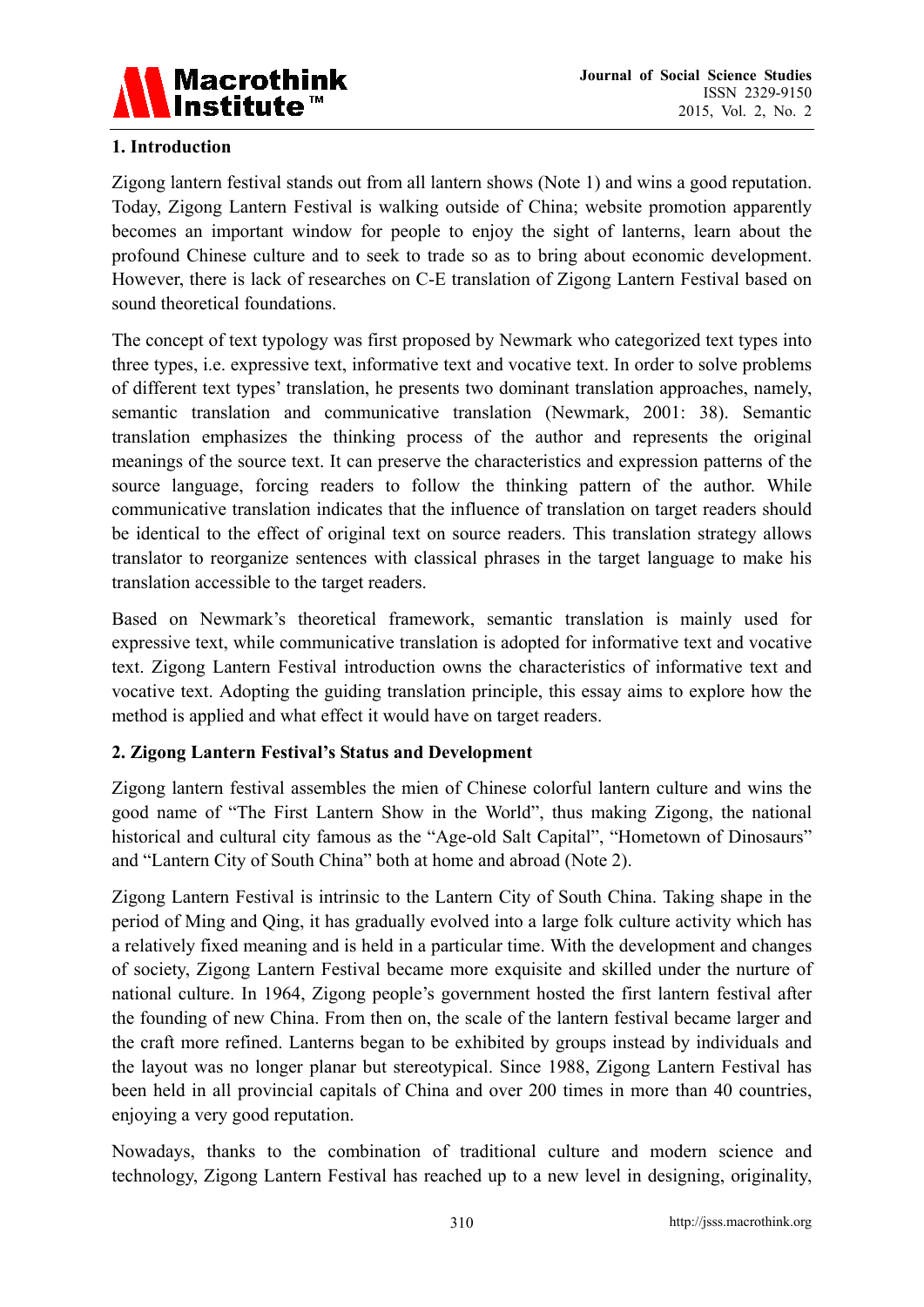

producing process, energy-saving and environmental protection. In Zigong, lantern fabrication, lantern show and Lantern Festival trade fair have become a new industry and urban economic growth point. The festival has become a big holiday of culture, science and technology and tourism, a big market full of traders and investment and a big window of promoting unity and cooperation, opening and development and international communication.

# **3. Text Typology and Newmark's Translation Theory**

# *3.1 Text Typology*

From Newmark's view, the work of translation is a translation of the text; the text cannot be put aside when we do research on translation. Thus, Newmark divided all texts into three main types, i.e. expressive text, informative text and vocative text (Newmark, 2001: 15). In order to solve problems of translation of different text types, he proposed two dominant translation approaches, namely, semantic translation and communicative translation (Newmark, 2001: 38).

## *3.2 Newmark' s Translation Theory*

According to Peter Newmark, communicative translation attempts to produce on its readers an effect as close as possible to what is obtained on the readers of the original. It is target-language-orientated and focuses on transference of information. This translation strategy allows translator to reorganize sentences to make his translation accessible to the target readers. While semantic translation attempts to render the exact contextual meaning of the original. In this case, translator makes little interference with the harmony of the source text (Newmark, 2001: 39).

In theory, there are wide differences between the two methods. One basic difference between the two methods is that the communicative must emphasize the effect rather than the content of the message, and it responds to the representational and vocative functions of language, whereas semantic translation attempts to recreate the precise flavor and tone of the original and it relates to the expressive function of language.

Generally, a communicative translation is likely to be smoother, simpler, clearer, more direct, more conventional, conforming to a particular register of language, tending to undertranslate, i.e. to use more generic, hold-all terms in difficult passages. A semantic translation tends to be more complex, more awkward, more detailed, more concentrated, and pursues the thought-processes rather than the intention of the transmitter. It tends to overtranslate, to be more specific than the original, to include more meanings in its search for one nuance of meaning. Besides, in terms of text typology, semantic translation is usually applied to expressive text and communicative translation is usually applied to informative and vocative text.

Communicative and semantic translation may well coincide, there is no single one communicative nor one semantic method of translating a text, these are in fact widely overlapping bands of methods. A translation can be more or less semantic, more or less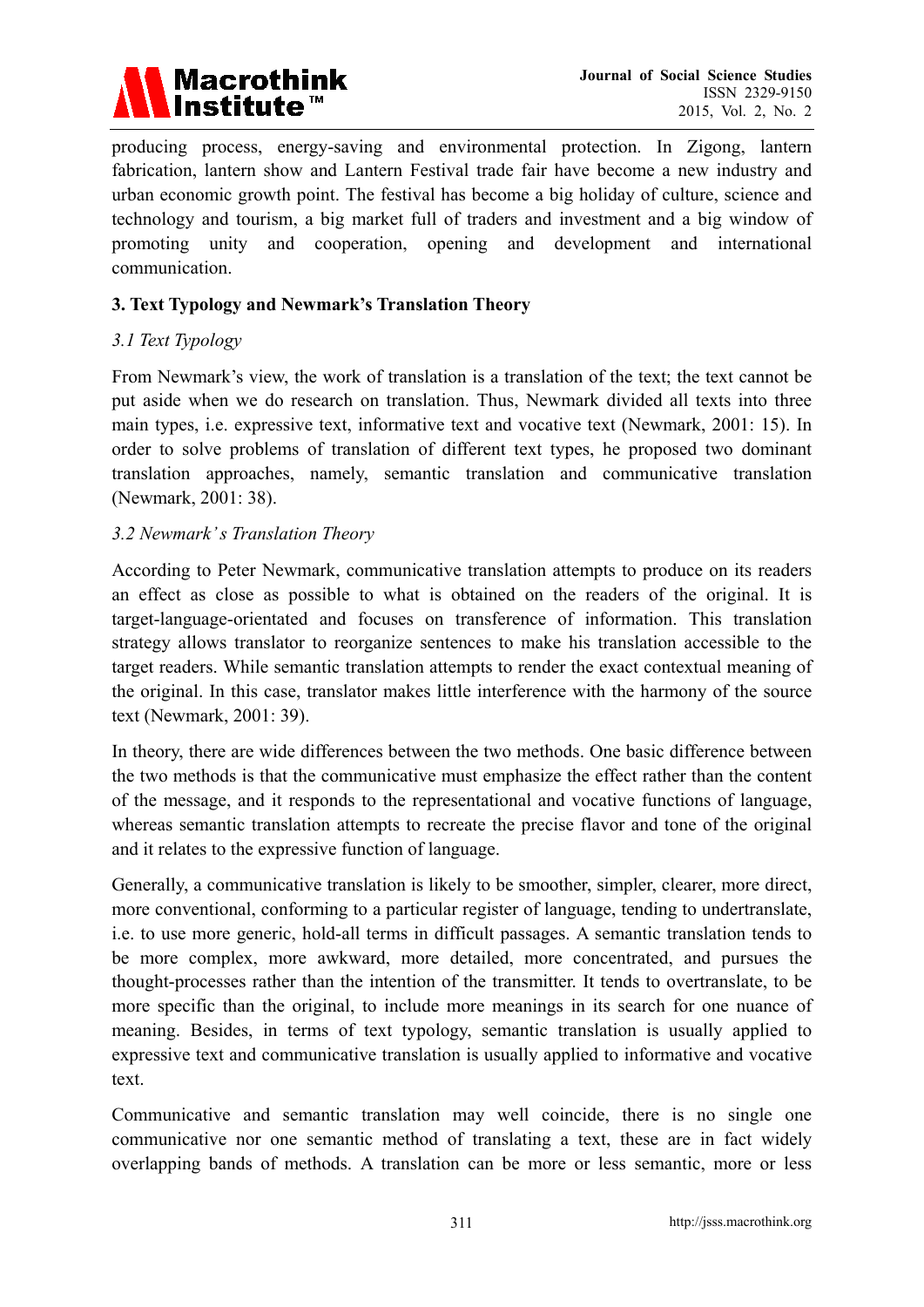

communicative (Newmark, 2001: 40).

# **4. The Application of Newmark' s Translation Theory in Translating Zigong Lantern Festival Introduction**

## *4.1 The Feasibility of Applying Communicative Translation to the Text*

In Peter Newmark's categorization, the core thought that lies in the expressive text is the communication of ideas and feelings. The unique language form of author and the content should be of equal importance. Therefore, this type of text emphasizes the authority of the original authors, and is not going to consider readers' responses. Typical expressive text includes: serious literary works, lyric poetries, novels, short stories, plays and so on; Authoritative statements, including political speeches or documents of the national political figures, various regulatory and legal literature as well as scientific, philosophical and academic compositions written by the recognized authority; Autobiography, essays and personal letters.

Informative text emphasizes the authenticity and information beyond languages. Typical informative text can cover any area of knowledge, including science, technology, commerce, industry, economy and so on. Its expressive forms include textbooks, articles on newspapers and magazines, technical reports, minutes of the meeting, and so on. Authenticity of the content is the core of informative text and the author's language is secondary. Therefore, when translating informative text, the principle of truthfulness should be followed first. When dealing with the text, the translator may not be constrained to the original, but with the reader's language level as a standard to pursue a goal of smoothness so as to the translation can be easy to understand. Besides, an amendment to the original text can be made if necessary. Compared with expressive text, the translator has more freedom, for instance, when the original expression is vague, confusing or imprecise, translators are responsible for modifying for the sake of being conscientious for the target language readers. Based on this, when translating informative text-dominated foreign exchange materials, the translator can be free from the shackles of original structure, reorganize the original narrating sequence, and substantiate the original information with a free style.

Vocative text stresses an idea of reader-centered, aimed at calling on readers to act, to think, to feel. Notices, product specifications, brochures, advertisements all fall into this category. When dealing with vocative text, target readers should be considered first and the translator can take full advantages of the use of the target language, instead of rigidly adhering to the way of the original expression, to make the language of translation produce the same effect as the original language. When the original expression is vague, confusing or imprecise, the translator is also responsible for modification.

Based on the explanation of the types of texts for translation, the translation of Zigong Lantern Festival Introduction, as a brief description of an exceptional product and unique culture, owns the characteristics of informative text and vocative text because it not only describes to all those who will browse this introduction both its history, development and advancement and profound Chinese culture behind it; but also appeals to the visitors, such as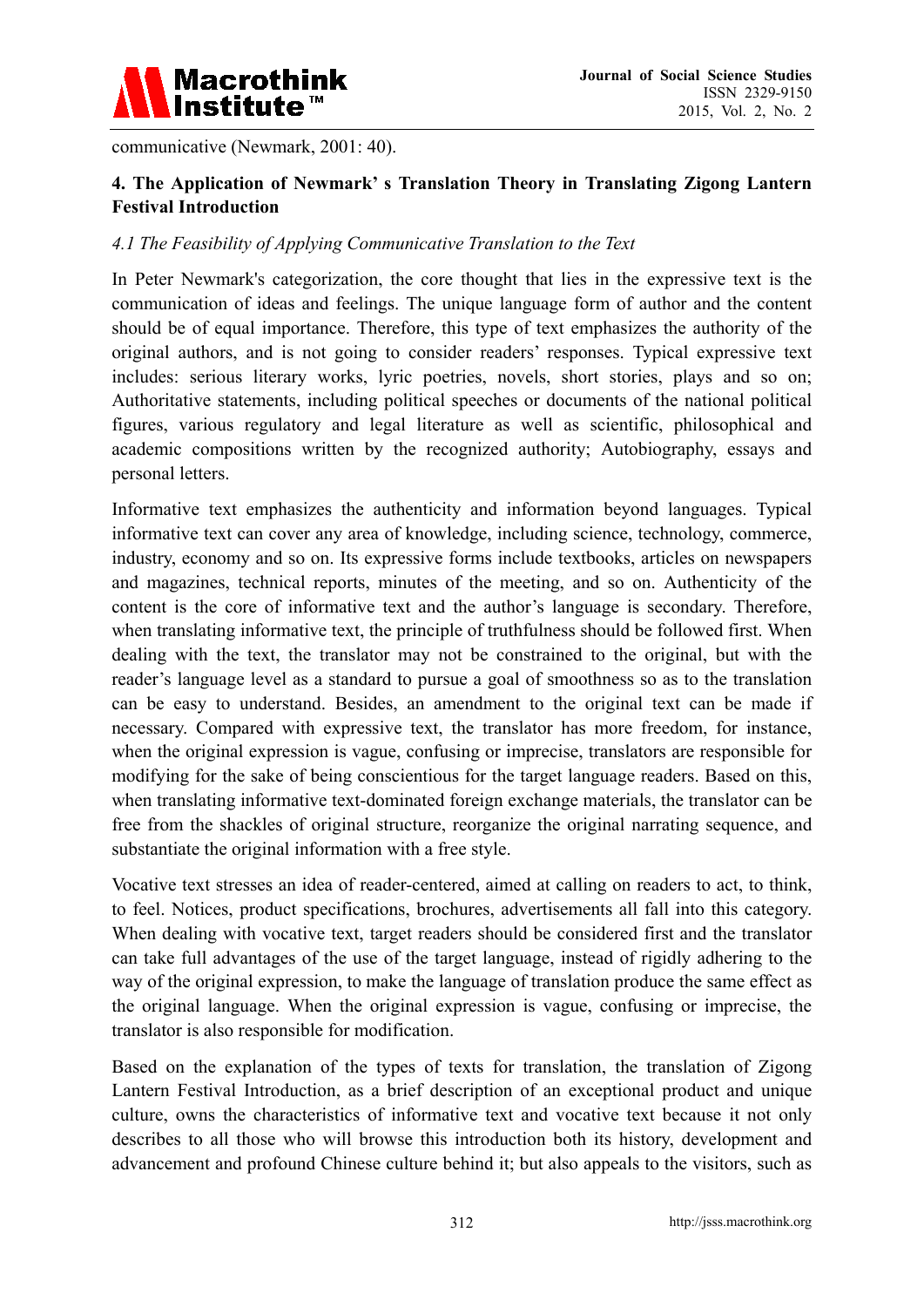

merchants, to the website to choose Zigong Lantern Festival to cooperate with their country or city and let Zigong lanterns, brilliant and splendid, to illuminate their world.

Therefore, combined with the previous introduction that Newmark thinks different text types correspond to different translation methods and informative text and vocative text should adopt communicative translation theory, this thesis mainly selects communicative translation approach to analyze the translation text.

# *4.2 The Application of Communicative Translation*

Newmark assumed that whilst a semantic translation is always inferior to its original, since it involves loss of meaning, a communicative translation may be better, since it may gain in force and clarity what it loses in semantic content. In communicative translation, the translator is trying in his own language to write a little better than the original, unless he is reproducing the well-established formulate of notices or correspondence. He assumed that in communicative translation one has the right to correct or improve the logic; to replace clumsiness with elegance, or at least functional, syntactic structures; to remove obscurities; to eliminate repetition and tautology; to exclude the less likely interpretations of an ambiguity and to modify and clarify jargon. Further, one has the right to correct mistakes of fact and slips (Newmark, 2001: 42). (All such corrections and improvements are usually inadmissible in semantic translation.)

This section investigates translation of Zigong Lantern Festival introduction mainly from the angle of adjustment of sentence order and supplement of information made by the translator based on Newmark's assumption.

## 4.2.1 The Adjustment of Sentence Order

There are wide differences between English and Chinese. Wang Haixia believes that English emphasizes hypotaxis. Its sentence structure subjects to constraints of syntax and the organization of discourse focus on explicit coherence. In contrast, Chinese language focuses on parataxis. It is always loosely organized and its grammatical meaning and logic is often hidden between the lines (Wang Haixia, 2010). Yan Desheng has ever pointed out that when researching or organizing translation, one's focus should fall on logic (Yan Desheng, 1999). Considering the differences in logical thinking and linguistic structure between English and Chinese, one should first have a macro-level system design and then use various techniques for microscopic processing at the sentence level when translating.

The translator realized this issue and dealt carefully with the translation of Zigong Lantern Festival introduction. Here is an example:

The source text:

"进入九十年代以来,自贡灯会作为中华民族的文化使者,更大步地走出国门,......将中 国灯文化的奇光异彩传播到海外各地。......自贡灯会向着经贸型、集约化、国际化方向 发展,取得了良好的社会效益和经济效益。

在自贡,制灯、展灯、举办灯会经贸交易会己成为一项新的产业和城市经济增长点。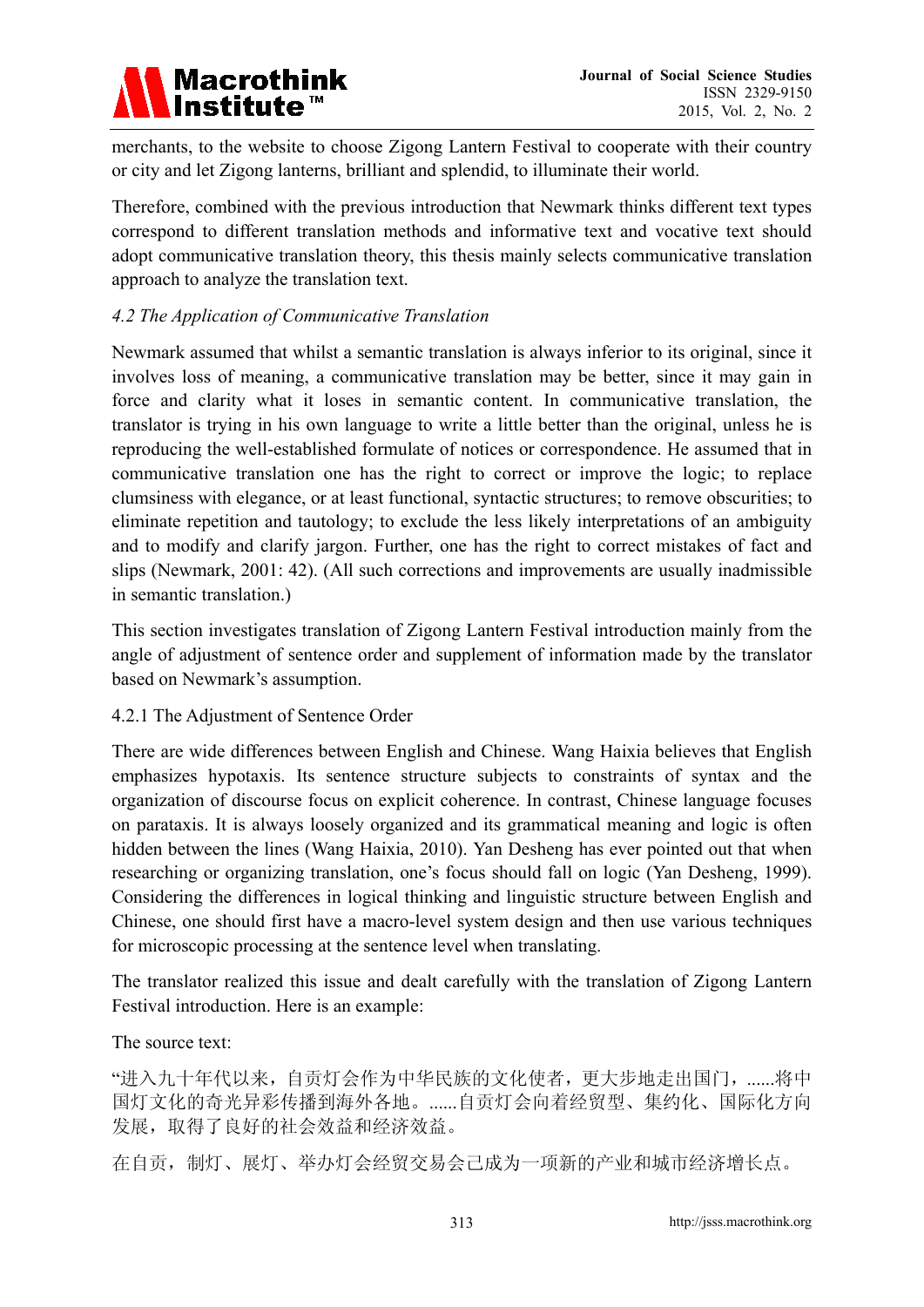

灯贸会成为一个融文化、科技、旅游为一体的大节庆,一个团结合作、开放发展、对外 宣传的大窗口,一个客商云集、招商引资的大市场。

人民造就了灯会,灯会造福于人民。伴随着新世纪的到来,自贡灯会必将以新的胜景奇 观、异彩神韵出现在海内外,绽放出更加绚丽夺目的光辉。"

The translation version:

 $\frac{1}{1}$ 

The festival has become a big holiday of integration of culture, science and technology, tourism, a big platform of lantern culture industry development, a big window of unity and cooperation, opening and development, and publicity of Zigong and a big market full of traders and investment.

...

In Zigong, lantern fabrication, lantern show and Lantern Festival trade fair have become a new industry and urban economic growth.

People create the Lantern Festival and it benefits the people. "

In the source text, "在自贡,制灯、展灯、举办灯会经贸交易会己成为一项新的产业和城 市经济增长点。", which is showing a phenomenon in Zigong,is written after "进入九十年代 以来,自贡灯会作为中华民族的文化使者,更大步地走出国门,......将中国灯文化的奇 光异彩传播到海外各地。......自贡灯会向着经贸型、集约化、国际化方向发展,取得了 良好的社会效益和经济效益。", which introduces the international development of Zigong Lantern Festival; However, "灯贸会成为一个融文化、科技、旅游为一体的大节庆,一个 团结合作、开放发展、对外宣传的大窗口,一个客商云集、招商引资的大市场。", whichis still talking about the international status of Zigong Lantern Festival, is written before "人民 造就了灯会,灯会造福于人民。伴随着新世纪的到来,自贡灯会必将以新的胜景奇观、 异彩神韵出现在海内外,绽放出更加绚丽夺目的光辉。", which indicates Zigong people benefit a lot from Zigong Lantern Festival. So it is not so coherent with the context. A translation should be natural and easy to follow, so the translator adjusted the sequence of sentences when translating and the translation became more coherent and accessible to the readers.

## 4.2.2 The Supplement of Information

According to Newmark, the translator has the right to supple information to assure that target readers can gain enough information beyond the language itself. Here are some cases where the translator applied this principle perfectly.

#### **Case1:**

"In 1964, Zigong people's government hosted the first lantern festival after the founding of new China and the cultural and economic activities were combined dynamically. On the spring festival of 1987, Zigong Communist Party Committee and People's government kept up with the trend of the history of reform and opening-up, with the joint efforts of the people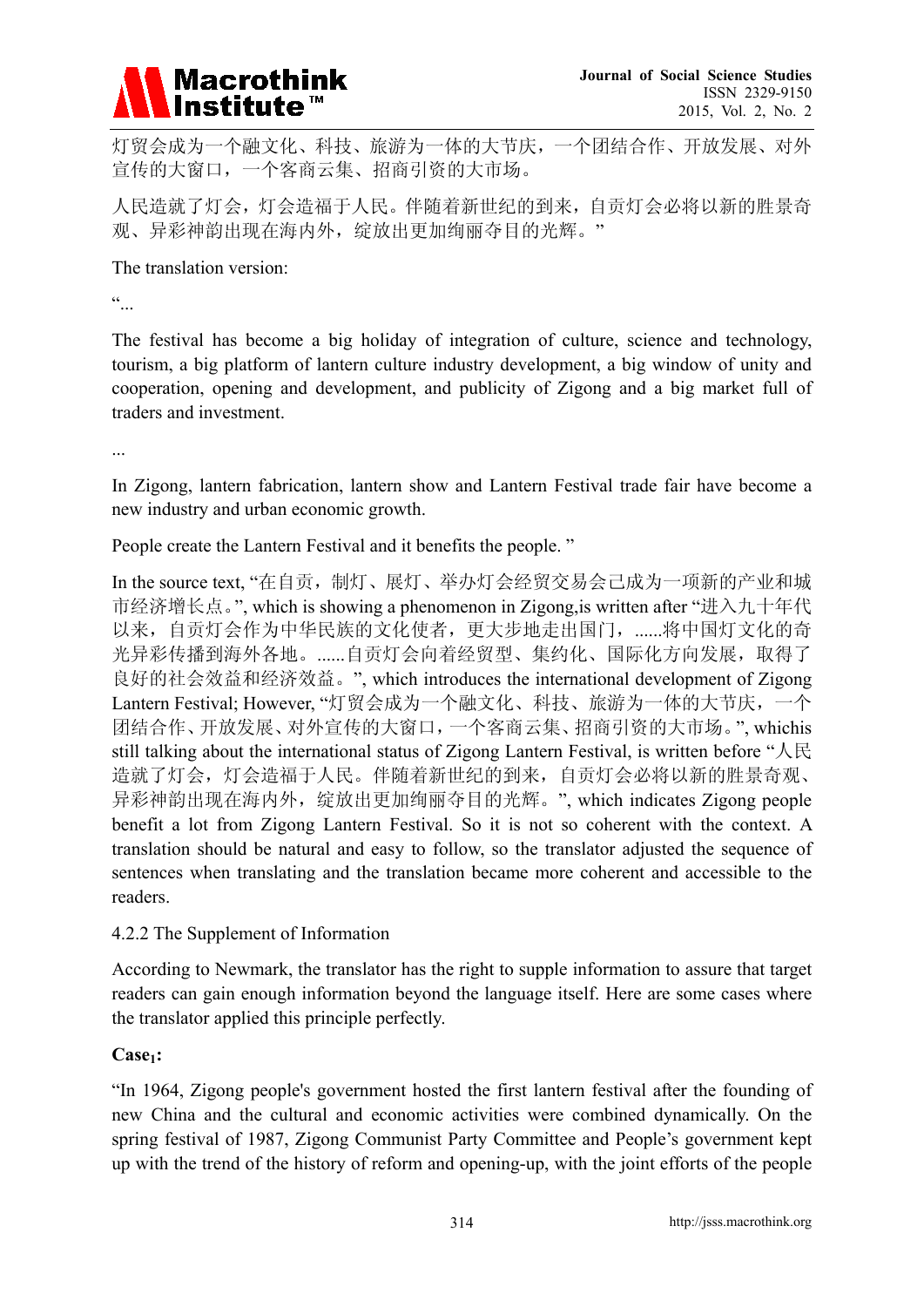

in the city, held the first Zigong International Dinosaur Festival and Economy and Trade Fair."

This paragraph is not in the source text, which introduces the first Lantern Festival after the founding of new China. It is a significant stage for the development of Zigong Lantern Festival, and shows both the efforts of people and the concerns from government. For target readers, the supplement of this information is necessary because with it, people have a complete comprehension of the developing stages.

Some supplement is made to affect target readers psychologically and call them to feel and act.

## Case<sub>2</sub>:

"Due to its great impact, Zigong lantern festival is called "The First Lantern Show in the World". Zigong Lantern Festival is one of the two largest folk activities in China determined by the State Tourism Bureau, and the top one of the 40 folk activities. It is the "outstanding cultural products and services for export" awarded by the State Culture Ministry. In 1986, Zigong lantern festival was appointed as the State-level non-material cultural heritage by the State Council. In 2004, Zigong lantern development park of China was appointed as the "national cultural industry demonstration base" by the State Culture Ministry. It has been awarded many times the best international exchange prize, carrying forward traditional festival prize, "golden dolphin" festival prize and one of the top ten famous festivals in China. The landscape lighting in the lantern city of South China is awarded the "green lighting demonstration project" by the State Ministry of Construction. The State leaders Deng Xiaoping, Jiang Zemin and Hu Jintao have shown their special concern, support and affirmation to Zigong lantern festival. "

Text of Case<sub>2</sub>, which enumerates numerous prizes and reputations awarded to Zigong Lantern Festival, is added by the translator because firstly, these facts are essential components of introduction of Zigong Lantern Festival; Secondly, people can gain more information from the list, they may realize the incomparable lantern quality and faithworthy prestige; Then they will be inclined to make up their minds to visit the lantern festival or to seek cooperation with Zigong Lantern Festival.

## *4.3 Suggestions for the Translation Text*

4.3.1 Redundancy to Be Deleted

Viewing from Newmark, a translation should be concise and the translator is responsible to eliminate repetition and tautology. During the process of translating Zigong Lantern Festival introduction, the translator may not deal it well.

#### Sentence<sub>1</sub>:

"The approach has got the concern, support and affirmation of CP and State leaders Deng Xiaoping and Jiang Zemin, General Secretary of CP."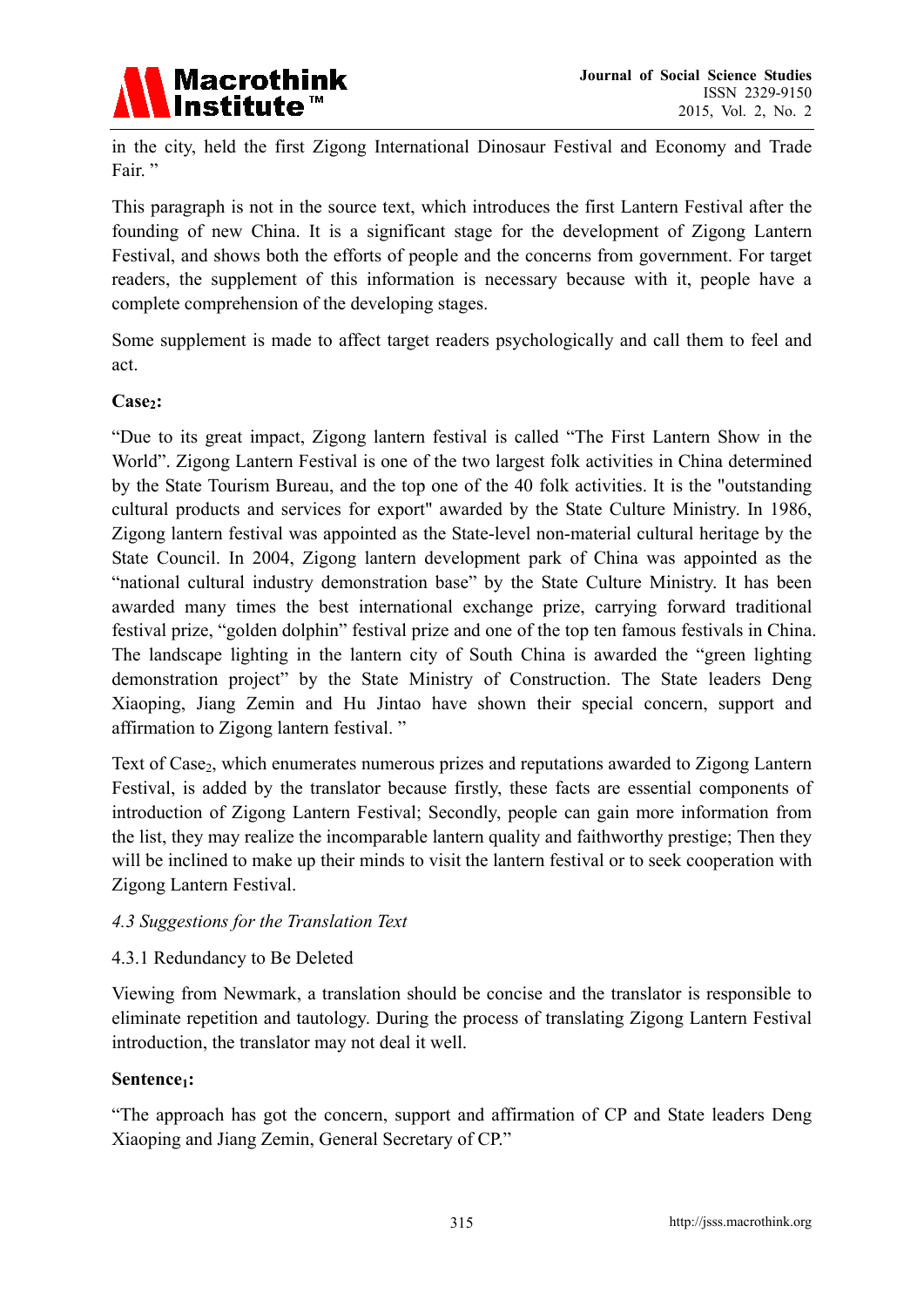

## Sentence<sub>2</sub>:

"The State leaders Deng Xiaoping, Jiang Zemin and Hu Jintao have shown their special concern, support and affirmation to Zigong lantern festival."

Sentence<sub>1</sub> can be found in the original text, following the introduction of the tenet and orientation. While Sentence<sub>2</sub> is added when suppling the information of the prizes and reputations awarded to Zigong Lantern Festival. Both these two sentences use the same structure and words, so it may be some kind of wordy. Here Sentence<sub>2</sub> is suggested to be cancelled. To sum up, the translation has to contain the right amount of information, which can appeal to the readers. Too much or too little information will cause difficulty for the readers.

## 4.3.2 Revision to Be Made for the Sake of Communicative Effect

Translation is for communication at some level. According to Newmark, communicative translation attempts to produce on its readers an effect as close as possible to what is obtained on the readers of the original (Newmark, 2001: 39). Through the analysis of the source text and translation, the author thinks that some revision should be made for a better translation.

The source text:

"......坚持'人民灯会人民办'的方针;......"

The translation:

"...The orientation of 'people's lantern festival made by the people' was initiated."

In the source text, the connotation of "人民灯会人民办" tends to be "人民的灯会(应)由人 民办", which is the orientation that should be insisted. While in the translation, the translator put it as "people's lantern festival made by the people", using a past participle phrase "made by the people" as postpositive attributive to modify and complete the qualified word "festival". On one hand, if we make a retroversion, it turned out to be "人民办的人民的灯 会", which is far away from the original meaning and can not correspond to the word "orientation", which suggests a principle or policy of doing things. On the other hand, the target readers, who first see the word "orientation", expect to be informed the specific content of an orientation. However, they finally receive a simply qualified word "festival". Thus, it can be said that the translation failed to have the communication effect on readers.

Based on the analysis above, the author suggest the translation of "人民灯会人民办" to be a sentence, i.e. "people's lantern festival should be made by the people", instead of the phrase "people's lantern festival made by the people"

#### **5. Conclusion**

In general, the choosing of translation strategy should follow the rule of the communicative intention of discourse. Similarly, the standard of assessment for the quality of the translation is to see whether the translation text realize the transmission of primary function of the source text under the translation communicative circumstance. Newmark's communicative